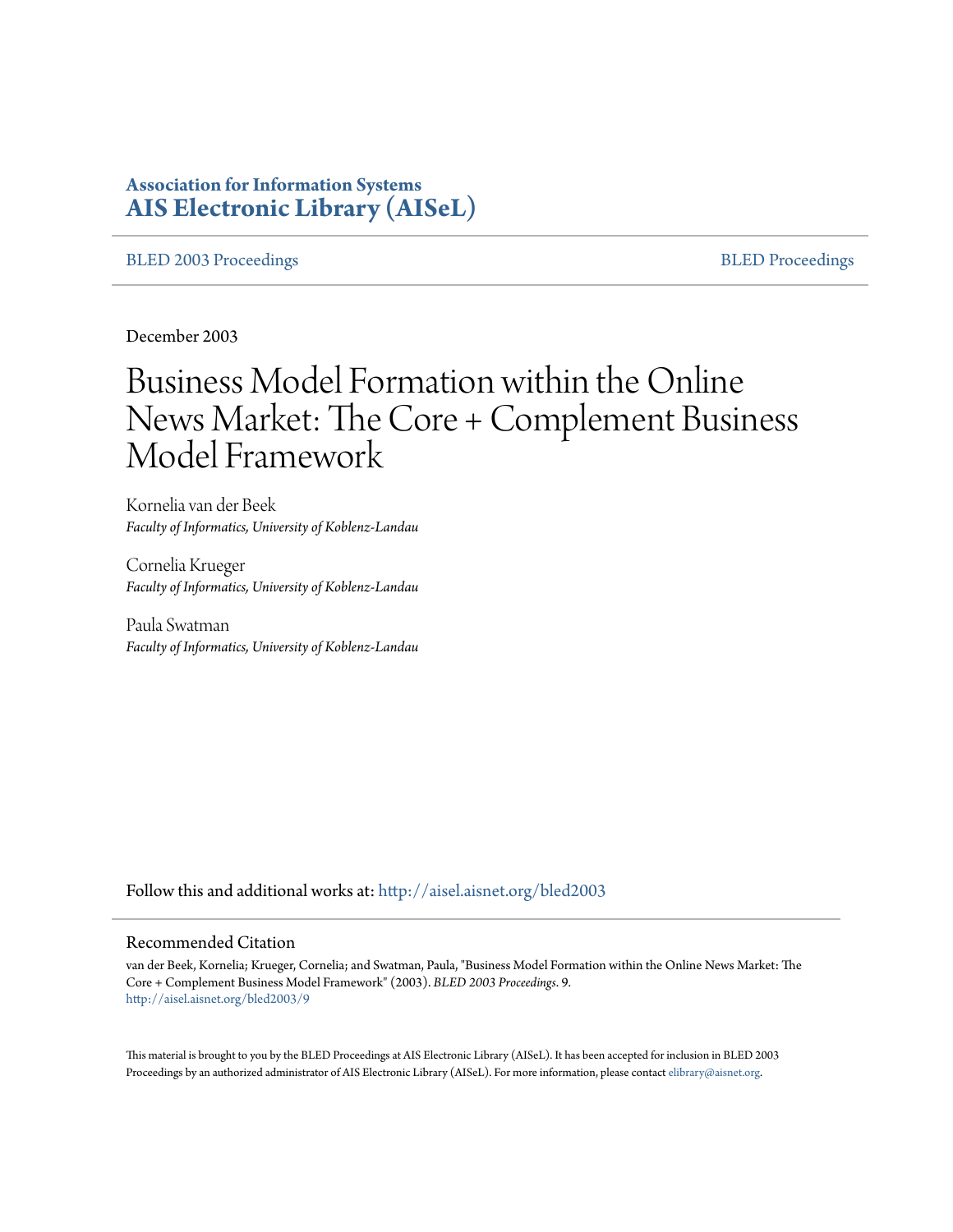# **16th Bled eCommerce Conference**

#### **eTransformation**

Bled, Slovenia, June 9 - 11, 2003

# **Business Model Formation within the Online News Market: The Core + Complement Business Model Framework**

## **Cornelia C. Krüger, Paula M.C. Swatman, Kornelia van der Beek**

Faculty of Informatics, University of Koblenz-Landau, Germany, CKrueger@uni-koblenz.de, SwatmanP@uni-koblenz.de, Beek@uni-koblenz.de

# **Abstract**

*The business model literature is both rich and rapidly-growing. Authors identify specialpurpose business and eBusiness models – and, increasingly, develop taxonomies of business models types. But, in searching for a comparatively simple way to understand the components of a "typical" internet business model, as part of our work for the EC research project SimWeb, we found that these taxonomies had little overlap and offered only a modest assistance to smaller companies trying to identify their own business identity. In this paper, therefore, we present the preliminary results of a three-year research project into appropriate business models for the online news and music industries. Having identified the problems, we describe the general taxonomies and components of Internet business models found in the literature, and explain our own core + component framework for developing an internet business model – using the online news industry as our example. We show how a combination of core and complementary components can be combined by any news-providing organisation for its Internet business model on the basis to its specific needs, resources and changing circumstances – and illustrate the usefulness of our this framework by means of "mini-case" examples of regional online newspapers in Germany.* 

## **1. Introduction**

The online news market is going through a turbulent period at present, with little certainty about what will and will not be successful in terms of electronic presentation of news. Publishing houses are putting pressure on their online newspaper editions in the hope of forcing them to earn money – but so far, very few newspapers are successfully charging for online news delivery. Those newspapers which are currently making money in cyberspace are finding that it is often their value-added products (such as real estate or employment) which have the greatest potential for revenue-raising. The results of a survey of 429 online newspapers worldwide, undertaken in 2002 by the Innovation International Media Consulting Group for the World Association of Newspapers indicate that, although 39% of North American sites reported a profit against the 35% reporting a loss, only 17 % of news sites world-wide reported making a profit, with 59% reporting losses (OJR, 2003).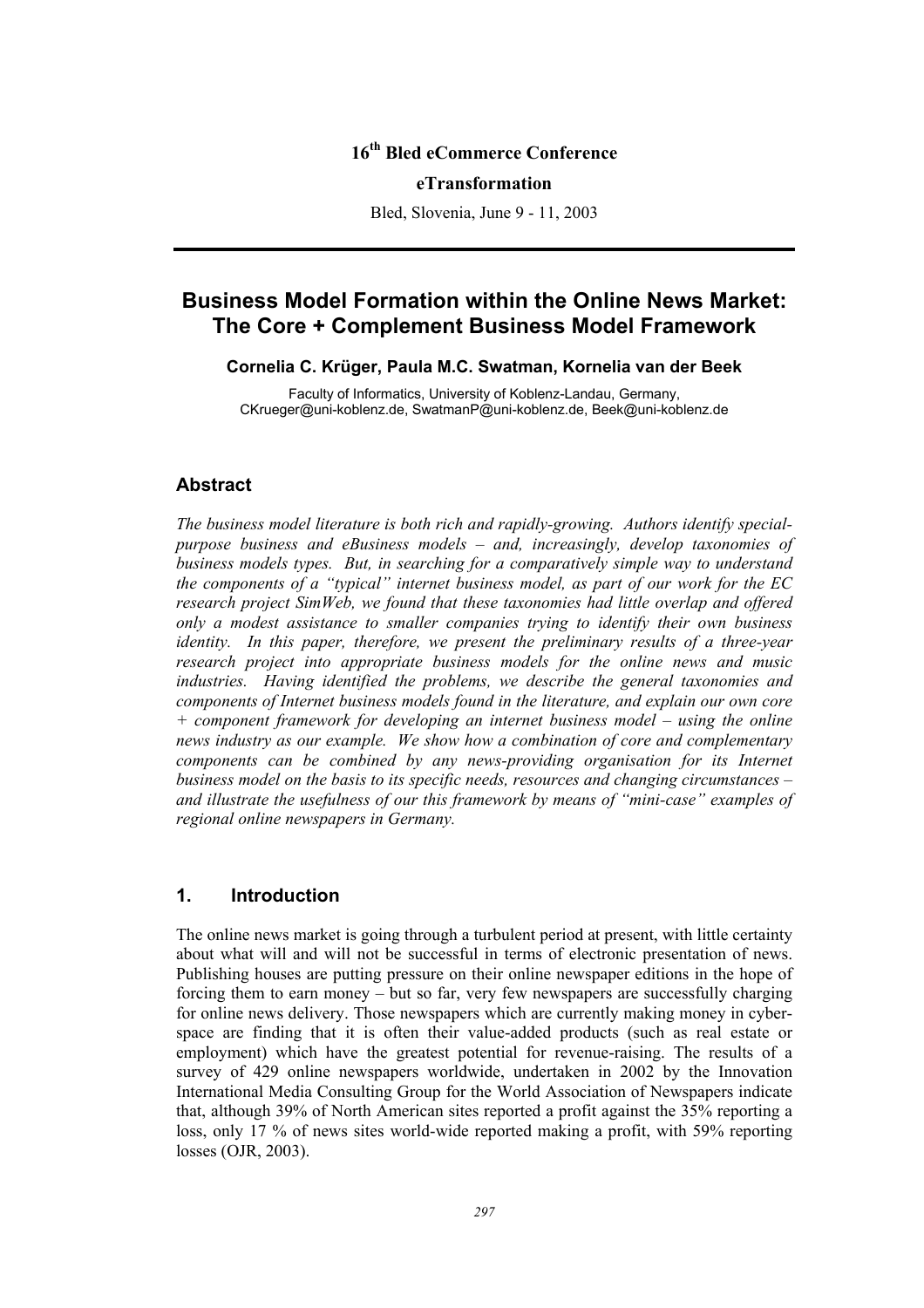As newspapers strive to find an effective Internet business model, they are faced with fluctuating demand and an increasingly hostile news making and selling environment. The majority of newspapers initially went online with a business model very similar to the one they were using in the real-world. Over time, however, they have to adjust this initial model to keep up with the changing state of both the physical and cyber worlds. Online Publishing News reports that one major outcome of the "Making Profits from Digital Publishing" conference, held in the UK in 2001, was the suggestion that: "for some publishers advertising revenue will not be enough, neither will subscriptions, nor sponsorship. But one secret to short-term profitability is to be open to all potential revenue opportunities" (OPN, 2001).

To many newspapers, struggling to survive in the face of declining subscriber numbers, falling advertising revenue and a fickle and highly-critical public, the need to constantly modify their Internet business model to reflect the latest change in demand or in their competitors' activities places a significant burden on their limited resources. But do they have to change their business model every time there is a change in the environment, or is there a better solution?

In this paper, we suggest an alternative approach to the creation of Internet business models for the online news market, based on the concept of "building blocks" – basic elements the newspaper can use as the foundation of its own business model. In response to changing circumstances, the newspaper can simply choose to utilise or eliminate certain components, offering a more flexible, and considerably cheaper, approach to the creation of an agile Internet presence. Initially, we describe the general taxonomies and components of Internet business models found in the literature, and then develop our own combination of Internet business model taxonomies and components for online news companies. We suggest a combination of basic or core components and complementary components which can be combined by any news-providing organisation for its Internet business model according to its needs, resources and changing circumstances. Finally, we underline the usefulness of our own model on the basis of "mini-case" examples from the online news industry.

# **2. Internet Business Models in Literature**

There has been an overabundance of literature concerning business models produced in recent years, with the emphasis very strongly on the concept of eBusiness, or Internet business, models in the majority of papers published (although Hedman and Kalling (2002a, 2002b) take a more restrictive view of the concept of the eBusiness model, distinguishing it from the broader group of non-Internet business models).

The literature is broad enough that a variety of definitions exist concerning what constitutes a business model in the most general sense. Indeed, there are almost as many taxonomies of business models and eBusiness models as there are authors writing about the subject (see, for example, Applegate (2001), Amit and Zott (2000, 2001), Afuah and Tucci (2001), Timmers (1998), Weill and Vitale (2001) and Rappa (2002) for examples of the most widely-cited taxonomies in this area). In this paper we make use of the definition provided by Rappa (2002), which succinctly identifies a business model as follows: "In the most basic sense, a business model is the method of doing business by which a company can sustain itself – that is, generate revenue". This definition is generally held to be typical of both business models generally and of eBusiness models more specifically.

Research into business models is of two types: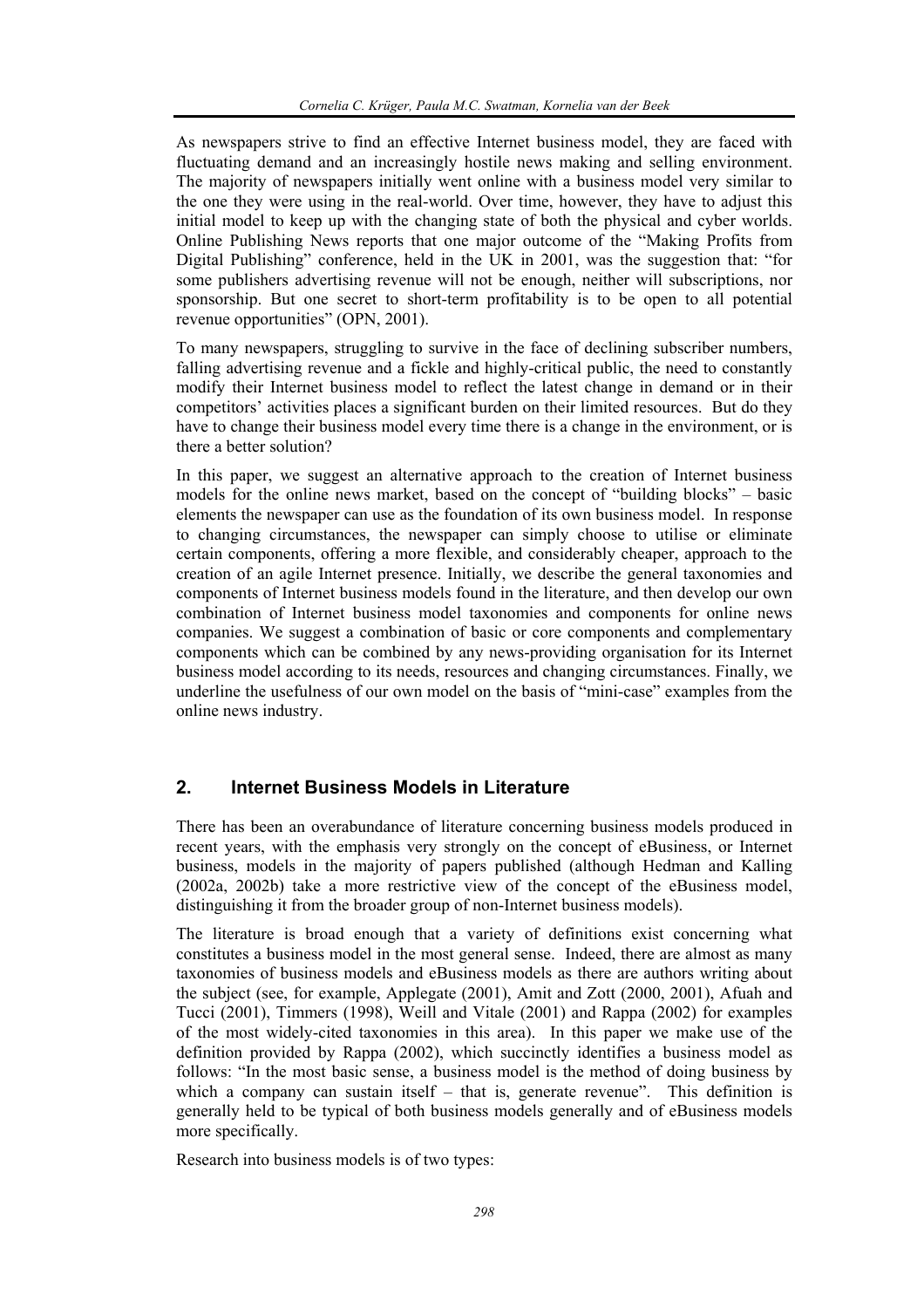- the description of specific business models; and
- the defining and analysing of the special components of a business model.

Authors taking the first of these approaches tend to enumerate a number of business models actually in use in industry. But there is still no comprehensive and generally accepted taxonomy of business models. The same gap exists when it comes to defining the components of business models – each author defines components on the basis of his/her own understanding of how a company works.

In the following sections we present, firstly, three different taxonomies of Internet business models and, secondly, three different ways of identifying the components of internet business models. In determining which authors' taxonomies and selection of components to include in this paper, we based our choices on the work of those researchers who were focusing on business models for the content market, since this reflects the perspective of our own research most closely.

# *2.1 Taxonomies of Internet Business Models*

In Appendix 1 we provide a table which highlights the overabundance of Internet business models (but which is too long to include within the paper itself).

We selected the following three models on which to base our research, both because they appeared over a period of years and therefore reflect the ongoing development of research into business models; and also because they are particularly well suited to the online news sector. Bambury (1998), Rayport (1999) and Farhoomand and Lovelock (2001) have all produced taxonomies of eBusiness models related to the production of eContent. The taxonomy of a business model presents a finite number of models, which the author(s) have observed and identified. The entire taxonomy should – in the best case – cover all the existing companies within the online news sector.

| <b>Bambury</b>                                                                                                            | <b>Rayport</b>                                                                    | <b>Farhoomand and Lovelock</b>                                               |
|---------------------------------------------------------------------------------------------------------------------------|-----------------------------------------------------------------------------------|------------------------------------------------------------------------------|
| real-world<br>business<br>Transplanted<br>models:<br>-Advertising-based model<br>-Subscription model<br>-Free-trial model | -Content Business<br>-Advertiser-driven business<br>model<br>-Electronic Commerce | B <sub>2</sub> B<br>-Collaboration platforms<br>-Virtual communities         |
| Native Internet business models:<br>-Information barter model<br>-Digital delivery model                                  |                                                                                   | B2C<br>-Virtual communities<br>-Search engines/portals<br>-Content Providers |

*Table 1: Business Models Relevant to Online News* 

#### **Bambury (1998)**

Bambury's taxonomy divides eBusiness models into two categories: those which pre-date the Internet and which have since been modified or merely transplanted to suit the World Wide Web (WWW); and those which have only come into existence (indeed, which are only possible) as a result of the creation of the WWW.

Many of the transplanted real-world business models Bambury describes can also be used in the online news sector. The advertising model, for example, can support a free offer through advertising income, or the subscription model where the user subscribes to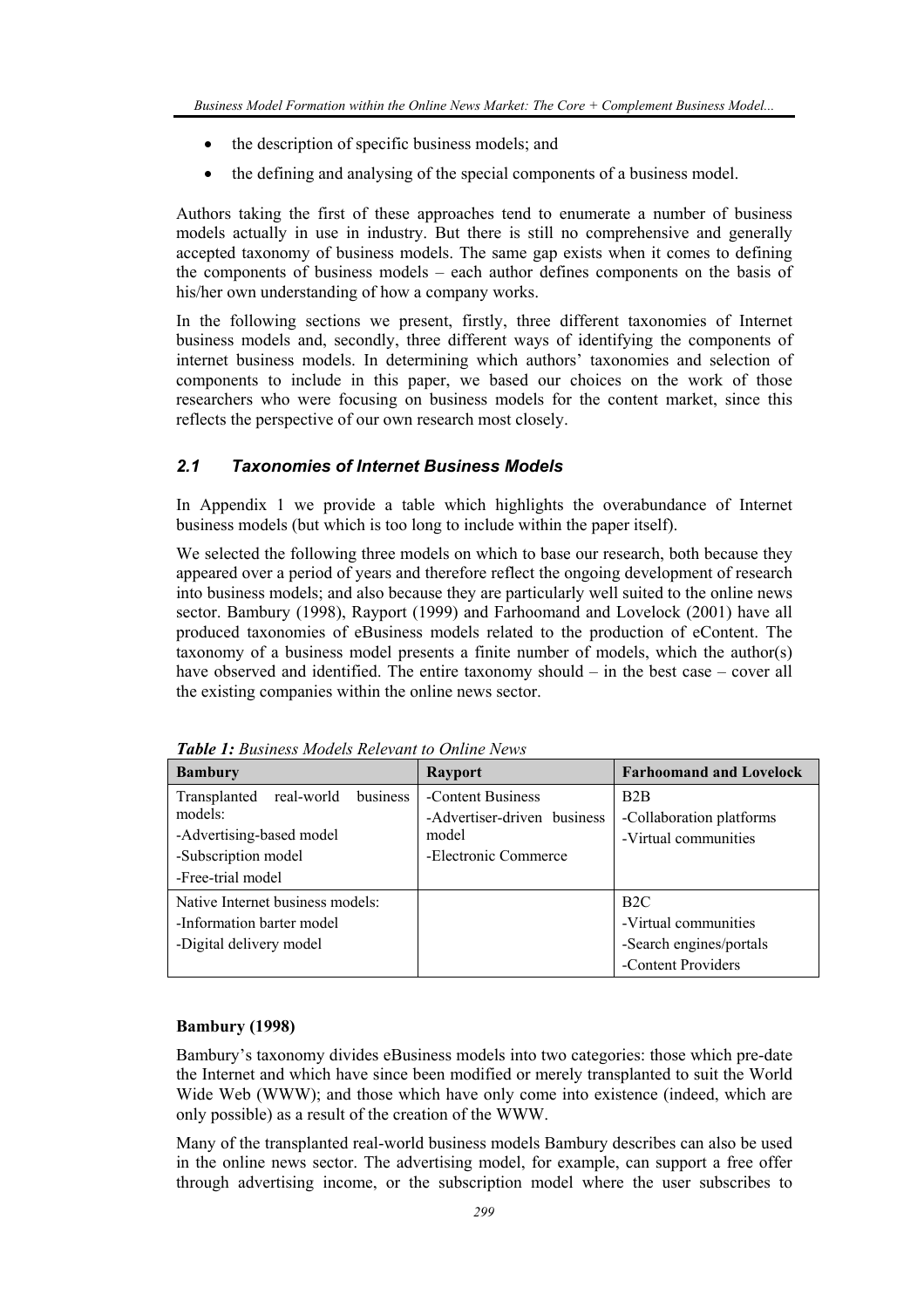database access for a specified period of time. The free trial model invites potential customers to sample what they have downloaded for a certain period of time, providing the opportunity to test the usability of the product.

Bambury's native Internet business models can also be integrated in the business model of an online news provider. The Information barter model involves the exchange of information over the Net between individuals and organisations or companies. The digital products and the digital delivery models, which include the delivery of digital products such as images, movies or audio files over the Net, can also be implemented by online news providers.

#### **Rayport (1999)**

Rayport presented another approach to business model taxonomies for the new economy, dividing online businesses into: those who concentrate on content; those who concentrate on advertising; and those who focus on e-commerce.

Rayport stresses that the user must pay for the time s/he is online, with revenue being shared between the content provider and the online service provider. Rayport notes that, until now, such offers were unsuccessful because they were competing against too many free offers. But companies are now starting to ask consumers to pay for the content offered online, many of them using third-party providers (see, for example, The New York Times (NewsStand), RZ-Online (self-published), El Pais (Innovacion) – to name but a few, typical examples). Only a very few companies have been successful with the advertiser-driven Internet business model. The visitors to Web sites are valuable and it is therefore possible to sell information about them. This model emphasises high rates of traffic to Web sites which will lead to revenue. Problems involved finding the right  $CPM<sup>1</sup>$ rates, defining correct traffic rates, and identifying appropriate metrics (Rayport, 1999, p.2). Within the E-Commerce model real products are sold for real money using the Internet as a sales channel. Because of disintermediation this channel is cheaper than others – and the aim is to build up a loyal, and therefore profitable, customer base.

#### **Farhoomand and Lovelock (2001)**

l

Farhoomed and Lovelock segmented Internet business models in a rather different way, defining them as business models for B2B or B2C markets.

In the B2B business model, category collaboration platforms and virtual communities are interesting for the online news sector. Collaboration platforms provide tools and an information environment to facilitate collaboration between enterprises and may focus on specific function(s). Revenue comes from membership fees, usage charges, and the sale of specialist software tools. In virtual communities members add their own information into a virtual environment provided by a coordinator. This business model enhances the attractiveness of other business models, such as collaboration platforms, because it builds up customer loyalty and leads to customer feedback.

The importance of a virtual community is the same in the B2C online market. The members add value to the Web site which is provided by an organiser and pay membership fees at the same time. Search engines group information into useful categories and help Internet users to find the online information they need. Main source of income is advertising. In addition to being search or navigation devices, they also incorporate informational content, communication, personalisation tools, homepage

<sup>&</sup>lt;sup>1</sup> CPM stands for "cost per mill" and, somewhat confusingly, refers to cost per thousand impressions. Marketingterms.com defines CPM as follows: *"the CPM model refers to advertising bought on the basis of impression. This is in contrast to the various types of pay-for-performance advertising, whereby payment is only triggered by a mutually agreed upon activity (i.e. click-through, registration, sale)."*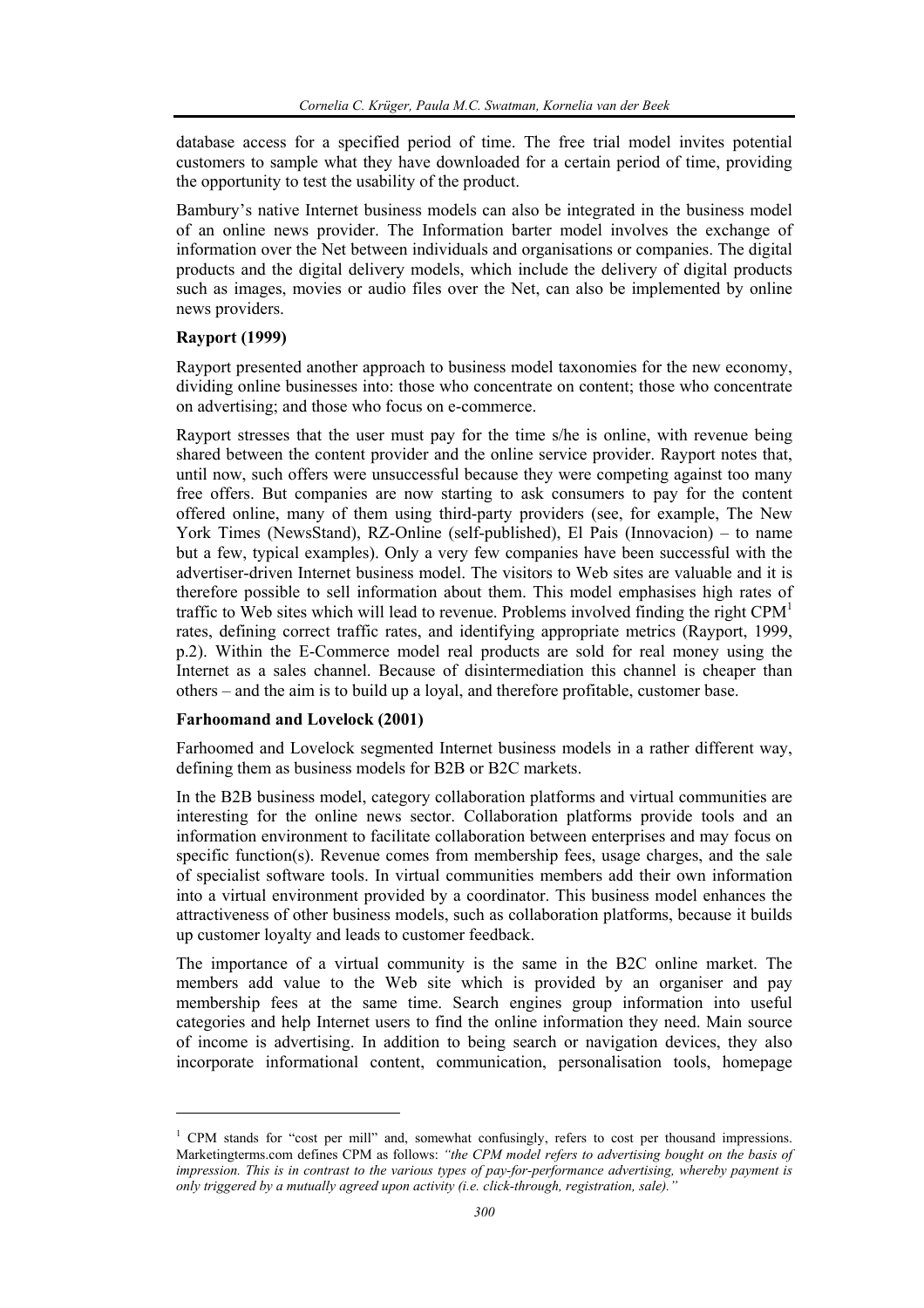building devices, virtual communities and so find new resources of income, i.e. ecommerce transactions.

The content provider business model relates to Web-based data hosts and electronic publishers of newspapers and magazines, which gather a variety of information and organise this into electronic databases. Revenue comes from subscription fees. Online newspapers and magazines have, until recently, seldom charged for general content, tending to focus on charging small fees for archived news and special services (but see our description of NewsStand in section 5 of this paper).

# *2.2 Components of Internet Business Models*

While this coverage of Internet business models per se provides a foundation for understanding the way in which organisations endeavour to make money from their Internet-based activities, it is not the only approach to studying business models. An alternative approach taken by a number of researchers is to identify components of business models. The diversity of the components of different authors shows that they are created and associated on the basis of a variety of basic frameworks and theories. In addition, the number of components needed to create a business model differs considerably. Table 2 highlights the component composition of three authors working in this area. We chose these three models from those available both because they are the most recent approach to the topic; and also because they illustrate the different approaches which can be taken to this issue.

| <b>Stähler</b>                  | Amit & Zott     | Bieger, Rüegg-Stürm & von Rohr |
|---------------------------------|-----------------|--------------------------------|
| Value proposition               | Novelty         | Goods and services concept     |
| Goods and services architecture | Lock-in         | Communication concept          |
| Revenue model                   | Complementaries | Revenue concept                |
|                                 | Efficiency      | Growth concept                 |
|                                 |                 | Competence                     |
|                                 |                 | Organisation                   |
|                                 |                 | Cooperation concept            |
|                                 |                 | Coordination concept           |

*Table 2: Components of Internet Business Models* 

#### **Stähler (2001)**

Stähler's paper suggested dividing Internet business models into a number of different elements: the value proposition is that part of the business model which concentrates on the customer needs on the one hand, but also on the needs of the other partners in the value chain. The architecture of goods and services are the elements which build the basis for a promising product-market combination in relation to the internal and external necessities. And the revenue model defines the ways the company plans to make money.

## **Amit and Zott (2001)**

Amit and Zott identify four major value drivers for Internet business models: novelty, lock-in, complementaries and efficiency. For these authors, innovative business models create value through capturing latent consumer needs and the business model becomes the locus of innovation. The value-creating potential of a business model also depends on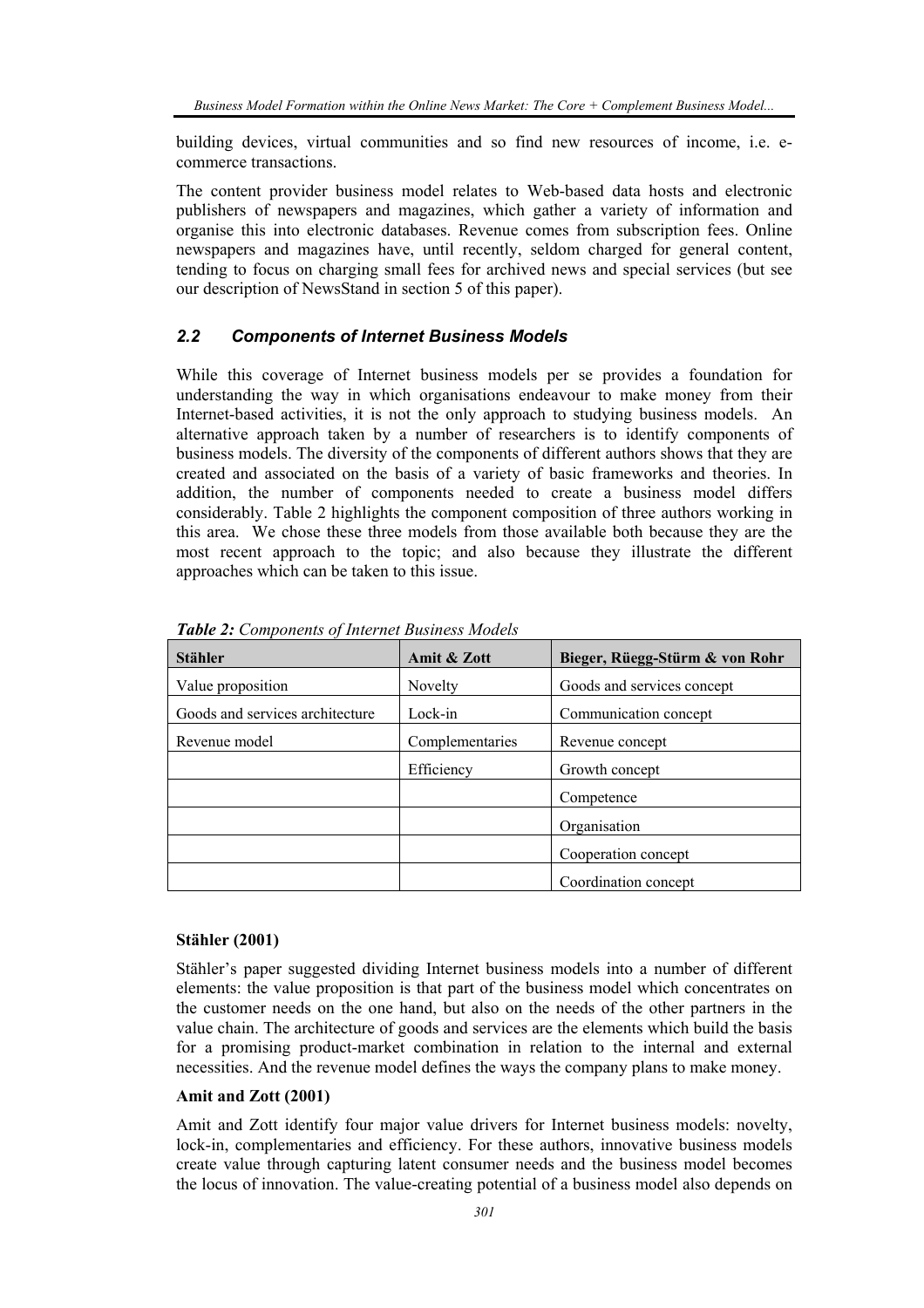the extent to which it can motivate customers to engage in repeat transactions. Complementaries are present whenever a bundle of goods provides more value than the total value of each of the goods separately (i.e. when the value of the whole is greater than that of the sum of its parts). Efficiency refers to a particular transaction enabled by a business model and transaction efficiency increases when the costs per transaction decrease.

Novelty and lock-in are linked: business model innovators have an advantage in attracting and retaining customers, especially when working in conjunction with a strong brand. And being first to market is an essential prerequisite to being successful in markets that are characterized by increasing returns. Novelty and complementaries are also linked, because the major innovation of some e-commerce business models relates to the complementary components of transactions. Novelty and efficiency are once again linked, because certain efficiency features of a business model may be due to novel transaction components.

#### **Bieger, Rüegg-Stürm and von Rohr (2002)**

Bieger, Rüegg-Stürm and von Rohr identified a further categorisation of Internet business models, taking all the important components of traditional business models and combining them into different concepts which, together, build an online business model.

The authors have developed a business model with eight important elements:

- The goods and services concept concentrates on the question of which value is relevant for which customer.
- The communication concept focuses on the goods or services which are communicated to the market.
- The revenue concept is responsible for the sources of income in the Internet company.
- The growth concept defines which growth concept will be pursued.
- The competence configuration which describes the core competencies of the business model.
- The form of organisation implies the company's coverage.
- The cooperation concept lays down which partner or partners are needed.
- The coordination concept defines the coordination model to use.

# **3. Linking Taxonomies and Components of Internet Business Models**

The wide variety of both business models and model components identified in section 2 shows how difficult it would be for a company to decide how to structure its own business model on the basis of existing theory (and it should be noted that the examples cited here are merely a subset of those available – even in the area of content-related business models alone, we make no claim to have cited all those extant). The real question which any company endeavouring to identify an appropriate business model for its own use must answer, therefore, is how to link the various models with the relevant components to suit their own needs. Additionally, a company in this position might ask whether every Internet business model should include the same components, or whether a model's components should vary according to context.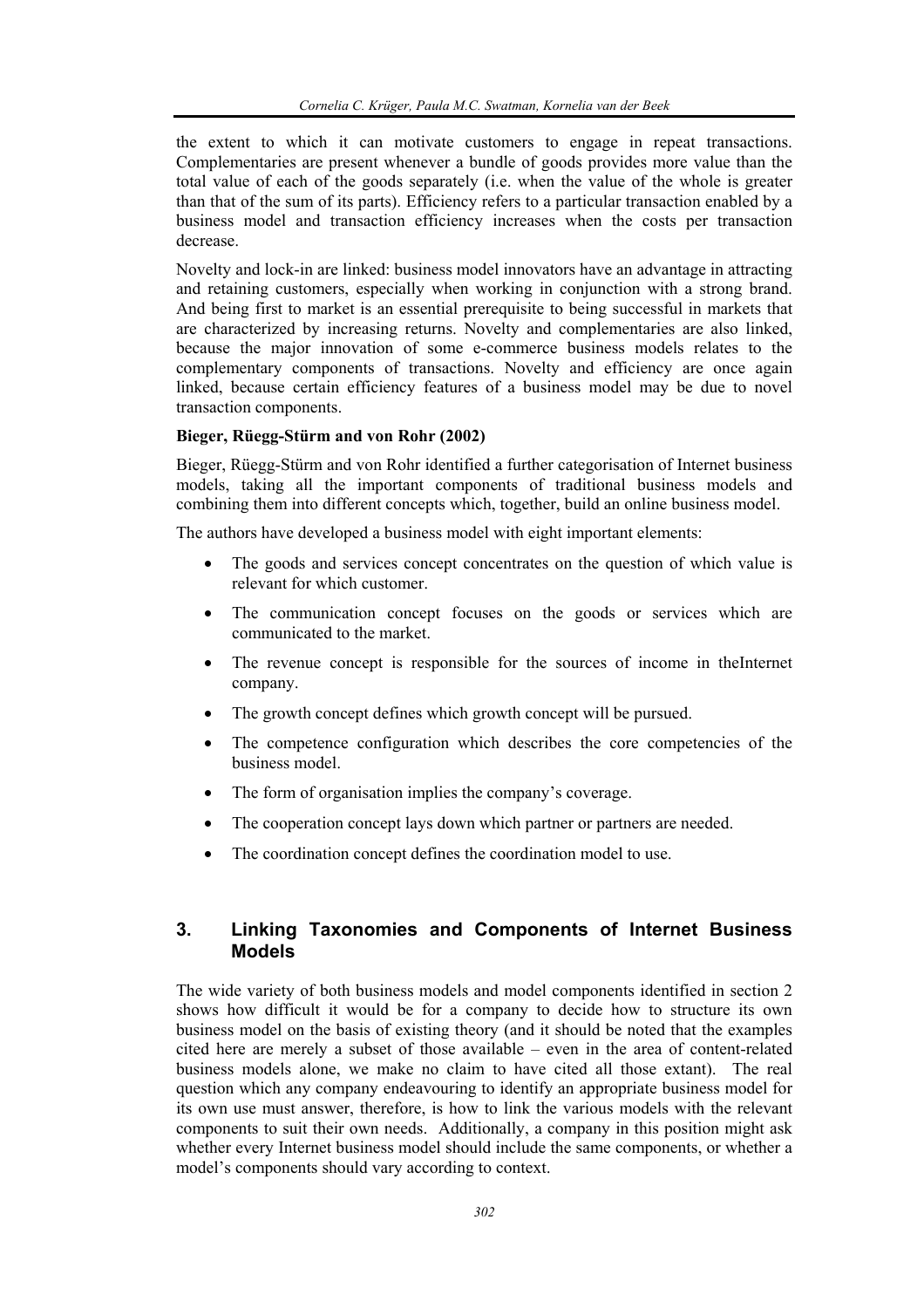This suggests that a structure which provided guidelines for linking models and components has much to offer small businesses – particularly those in fast-moving market sectors such as online news. Despite the formidable number of business model taxonomies in existence, and the almost equally impressive number of sets of model components available in the literature, however, it is interesting to note how few authors have thus far tried to combine taxonomies with appropriate components. Even where this has occurred, the combinations have tended to be somewhat limited. Weill and Vitale (2001), for example, combine each of their taxonomies with the same set of components (infrastructure, strategic objectives & value propositions, sources of revenue, critical success factors, and core competencies). The "direct to customer" taxonomy thus includes the same components as the "content provider" taxonomy or the "intermediary" taxonomy, as Table 3 shows.

| <b>Taxonomy</b>                                         | <b>Components</b>                           |
|---------------------------------------------------------|---------------------------------------------|
| Direct-to-Customer                                      | Infrastructure<br>$\bullet$                 |
| <b>Full-Service Provider</b>                            | Strategic objectives and value<br>$\bullet$ |
| Whole-of-Enterprise                                     | propositions                                |
| Intermediaries (portals, agents, auctions, aggregators) | Sources of revenue<br>$\bullet$             |
| <b>Shared Infrastructure</b>                            | Critical success factors<br>$\bullet$       |
| Virtual Community                                       | Core competencies<br>$\bullet$              |
| Value Net Integrator                                    |                                             |
| <b>Content Provider</b>                                 |                                             |

*Table 3: Weill and Vitale's Combination of Taxonomies and Components* 

Figure 1 illustrates this concept in a more abstract way – showing that no matter how different the taxonomy may be from the one above or below it, the components from which it is built are exactly the same: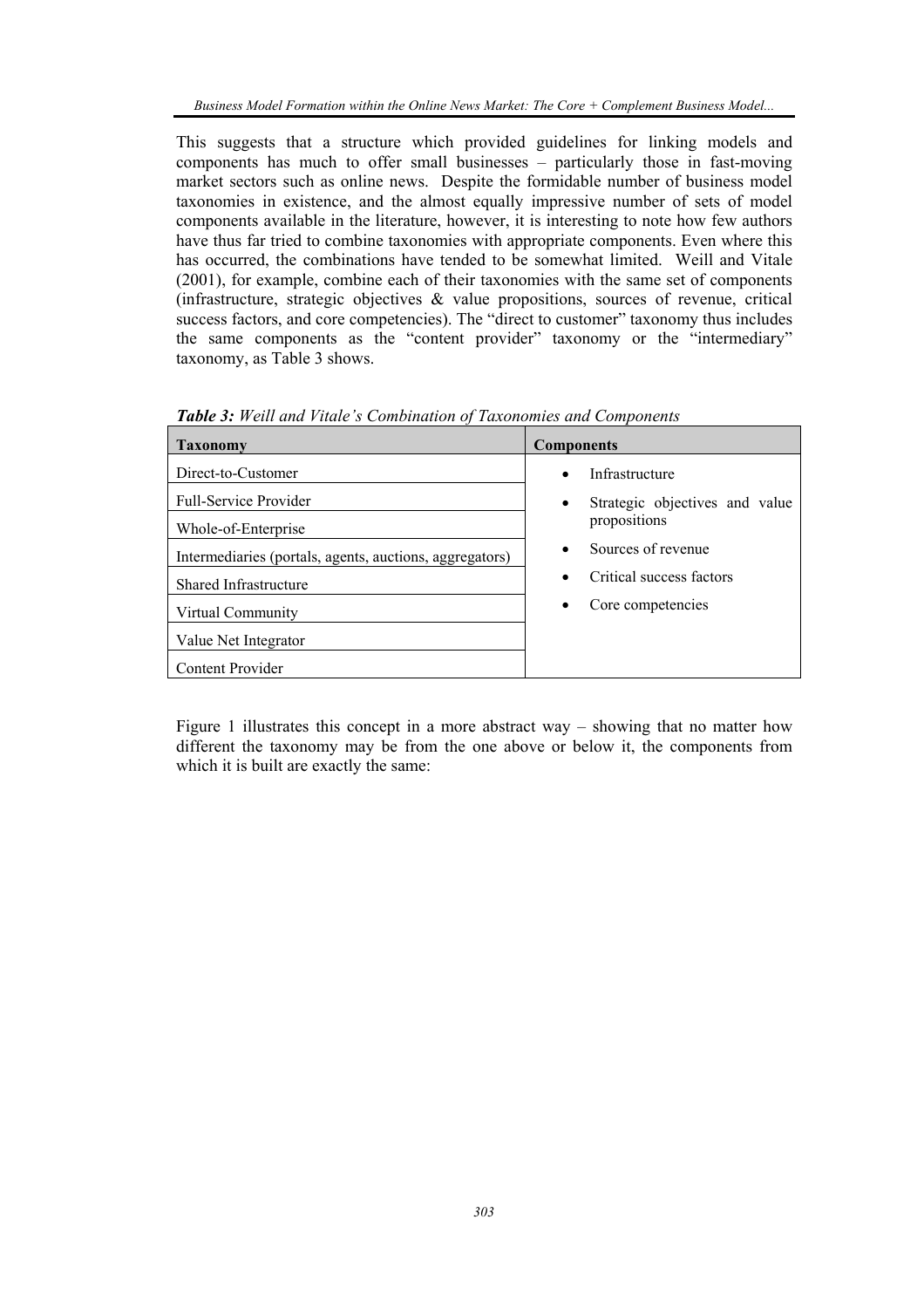

*Figure 1: Weill/Vitale's approach to combining taxonomies and components (Weill/Vitale 2001)* 

Such an approach has real benefits in situations where the contexts in which the various business models are applied are similar (e.g. sales of goods online, in a B2C environment). But where business environment or context vary significantly, such as in the online news environment, it may well be necessary to take a rather more generic approach to selecting the right components for a business model, as we suggest in Figure 2, below. This figure illustrates the way in which different taxonomies could be created from a variety of combinations of components.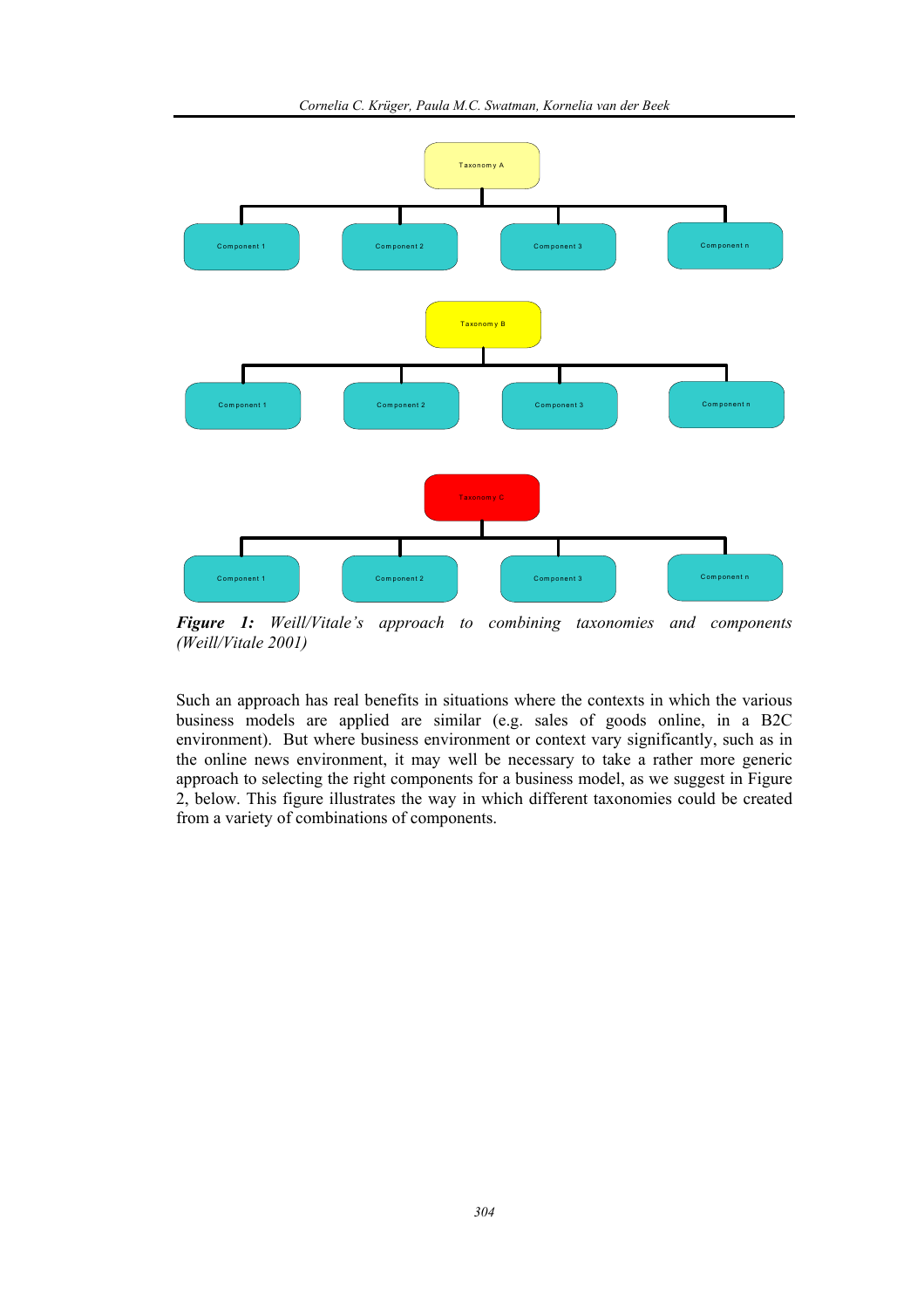

*Figure 2: A Generic Approach to Combining Taxonomies and Components* 

In the following paragraphs, we identify some of the crucial issues in terms of internet business model components for the online news market:

Revenue generation: online news is a sector where many companies create a web presence rather as an investment in the future, than because of current opportunities for profit – and yet profitability is crucial to survival in this sector. For every company working in the online news sector, therefore, it is very important to find out ab initio where the opportunities for gain can be found. While this dichotomy could be said to be true for almost all internet start-ups, the online news sector has the added complication that there is not merely one way of generating revenue but, rather, a wide variety of potential revenue streams – many of them quite separate from the actual preparation and/or publication of news itself. For example, possible revenue streams can include: advertising (either in the print version of the newspaper, or banner advertising in the online version), direct consumer payment (in terms of online subscriptions, or "pay per article" charges), and/or additional services (such as the provision of ISP or ASP services to potential advertising clients).

Identification of appropriate content: while identifying what belongs on the web site of a transaction-based B2C web site is comparatively simple, this is actually a complex decision for an online newspaper. This decision is complicated by the fact that there are so many different types of content available to newspaper owners. Possible content, for example, could include: placing the "real-world" print version online, placing only parts of the print version online, having a major focus on important up-to-date issues, taking a niche focus such as the analysis of finance news, or making available only specific content such as business news or archived news. In the majority of cases, newspapers will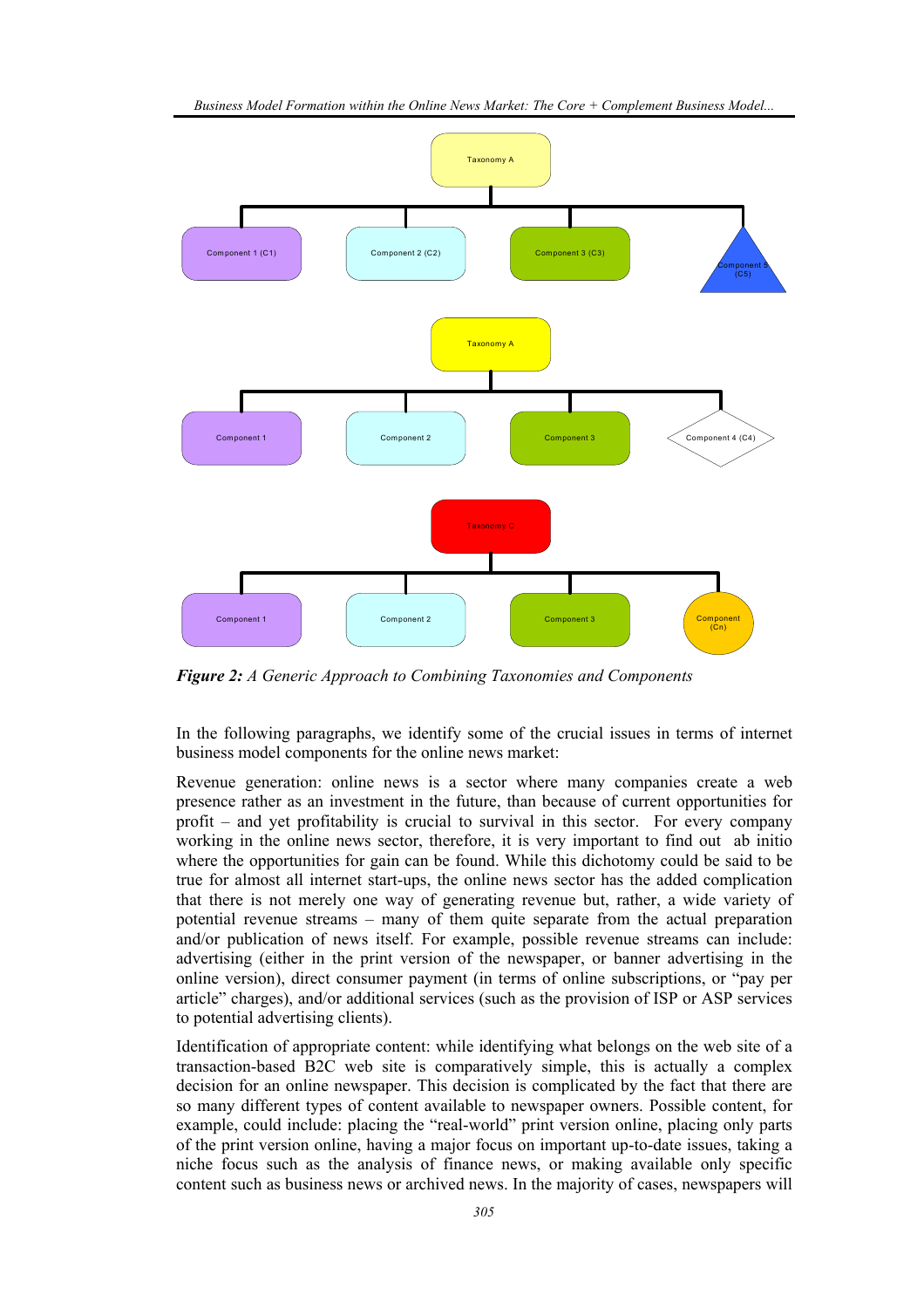choose a "bundle" of content – and this bundle can (and often does) change over time, or as the company acquires new skills or new alliance partners.

Infrastructure: this is the *sine qua non* of fulfilling customer needs and, while it could be said that all internet-based businesses require IT infrastructure, the news sector also depends upon: human resource capital and management, access to relevant news sources (breaking, political, sports, IT, etc.), ability to analyse that news in a manner appropriate for the newspapers' readers (this is one of the reasons newspapers such as The Wall Street Journal or The Financial Times can charge successfully for their provision of sophisticated analysis of financial news), and the more "traditional" online factors such as an appropriate IT platform and distribution method.

All taxonomies designed for the online news market – digital products and the digital delivery model, Content Business, Content Provider – require these three core components. Beyond these central decisions, however, online newspapers must make decisions relevant to that particular company and its strategic objectives. For example, does the company plan to sell customer information, or use it for personalised advertising? Is it in the market for business partners with whom to create a network? Does it have a focus on particular value-added areas of concentration (perhaps the classified sections such as Positions Vacant or Real Estate)? Does it aim to increase its market share? These questions do not constitute a special classification in terms of identifying appropriate taxonomies of business models, but they are both important and relevant to a specific business model, once it has been identified – and therefore must be considered complementary components by the company.

| <b>Taxonomies for Internet Business Models in</b><br><b>Online News (Examples)</b> | <b>Components for Internet Business Models in</b><br><b>Online News (Examples)</b> |
|------------------------------------------------------------------------------------|------------------------------------------------------------------------------------|
| Digital products and the digital delivery model                                    | Core Components                                                                    |
| <b>Content Business</b>                                                            | $C_1$ = Revenue                                                                    |
| Content Provider                                                                   | $C_2 =$ Content                                                                    |
|                                                                                    | $C_3$ = Infrastructure                                                             |
|                                                                                    | <b>Complementary Components</b>                                                    |
|                                                                                    | $C = Cooperation$<br>$\bullet$                                                     |
|                                                                                    | $C_2 =$ Growth                                                                     |
|                                                                                    | C <sub>n</sub>                                                                     |

*Table 4: Combining Taxonomies with Components of Internet Business Models for Online News* 

In table 4 we illustrate the concept of a pool of optional components which are useful for a variety of Internet business models, but which are not necessarily found or used in all taxonomies. Such an approach makes the creation of Internet business models more flexible – and leads us to the recommendation of a two-stage process of Internet business model creation:

- In the first stage the company creates an Internet business model using both the core and additional components relevant to its initial entry into the market-place
- then, over time, the firm can look for complementary components to enable it to keep up with its changing environment.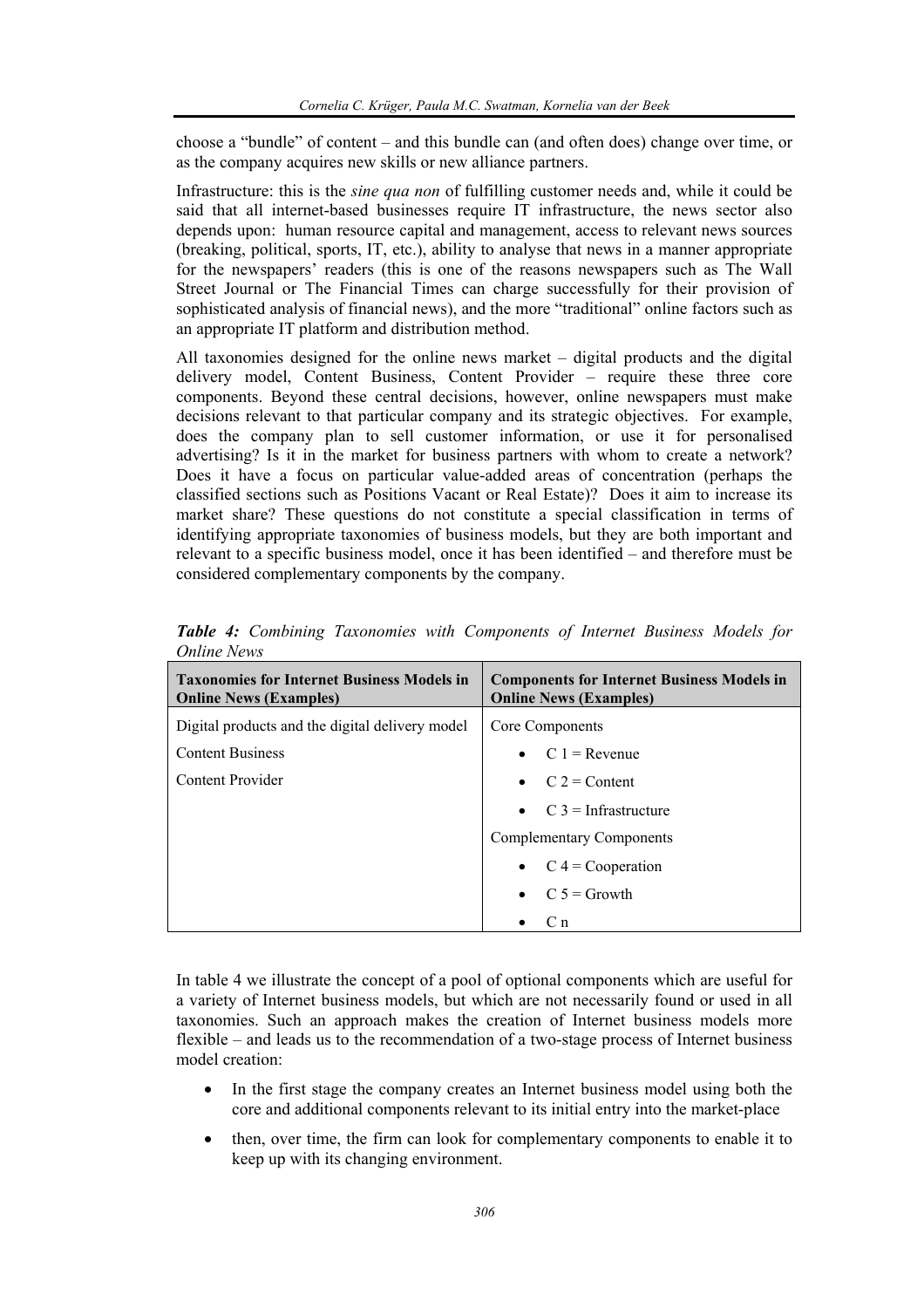Figure 3 illustrates this concept graphically. The three business models identified (Content Business, Content Provider and Digital Products/Delivery) each make use of a different combination of core and additional components to suit their own specific needs within the common online news market-place.

In section 4 of the paper, we illustrate this concept further by means of three "micro cases" from the German online news market.



*Figure 3: Individual Components for Internet Business Models* 

# **4. Structuring Internet Business Models in the European Online News Market**

The supply of news and information over the Internet is already overwhelming. Almost all newspapers in industrialised countries now have an Internet version; radio and TV broadcasters also offer news via the Internet in addition to their normal delivery channels; and there are a growing number of pure-play Internet newspapers available. Information and news can also be found on the web sites of associations, government bodies, companies, and individuals. But although the competition for the consumer's "share of mind" may seem very similar, the business models and success factors of these different news providers differ significantly.

Weill and Vitale's (2001) taxonomy offers three possible business models for an online news provider: the company could be an "intermediary" because it creates a market by concentrating information; it could be a "virtual community" because it brings together members having a common interest; or it could be a content provider. Such a variety of possible business models for one company is a complicated way to analyse a business and generate the right business model.

The use of core + complementary components, however, offers an easier and more intuitive approach to the creation of business models in this sector. As a test of our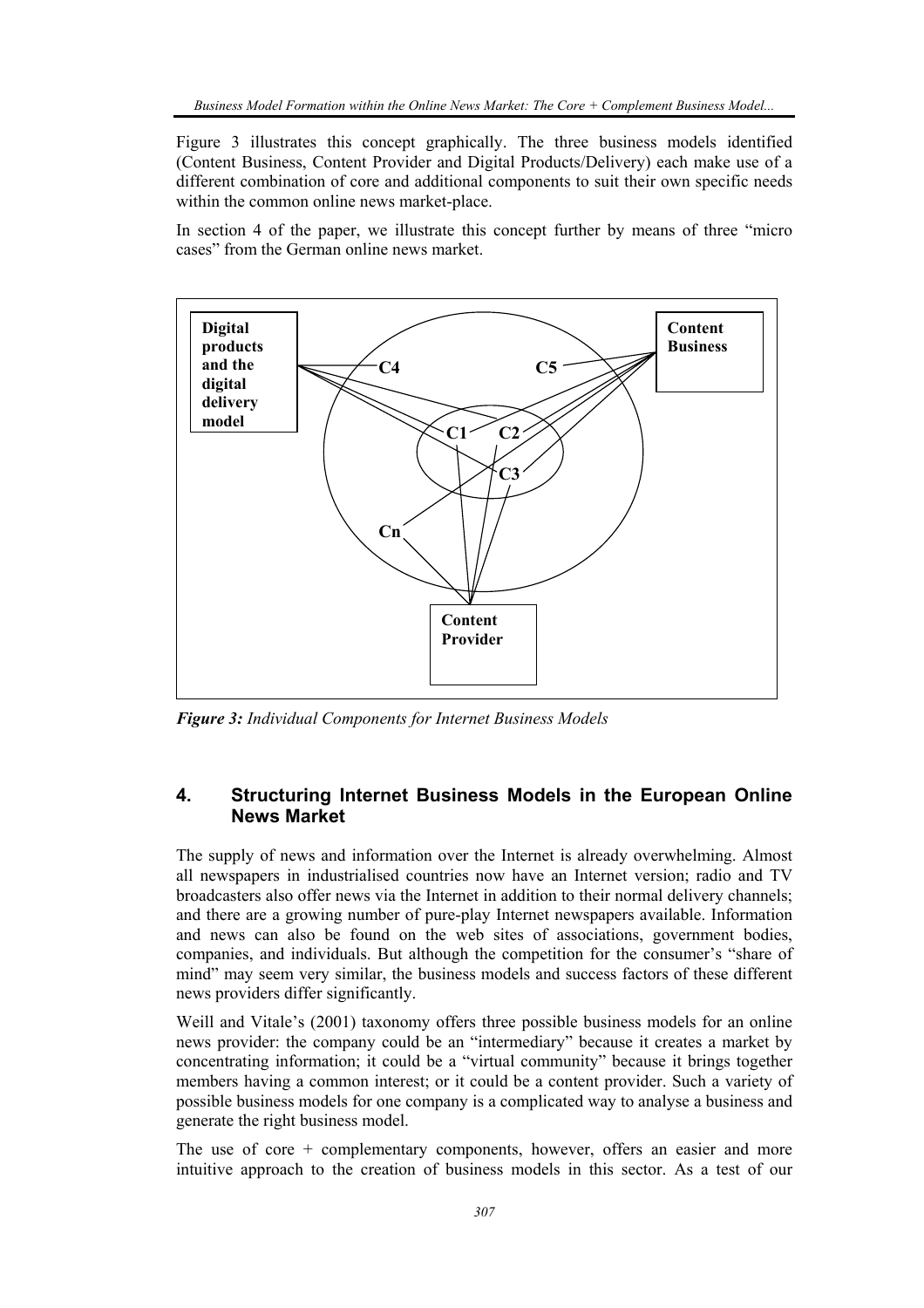suggested approach, we apply the concept to three regional online news providers in Germany<sup>2</sup>, all of which have developed an Internet version of their normal print-version: RZ-Online (Rheinzeitung), SWOL.de (Schwarzwälder Bote) and RON Online (Die Rheinpfalz).

At first glance, the web sites of these online providers are quite similar, as is their product – in other words, their initial presentation is very alike. They all offer content, they all have a revenue model, and they all have infrastructure. These three components are crucial for any content-providing business on the Internet. But these components, while necessary, are not sufficient to create a new taxonomy of accurate business models. We also need to introduce additional components to these core components and identify the various business models relevant to the online news sector.

RZ-Online (www.rz-online.de) is the online company of the regional German newspaper Rheinzeitung and was one of the first online newspapers to make use of a "facsimile" version of the physical paper (that is, an online version which looks identical to the print edition of the paper). While there are now a number of other newspapers available in some form of facsimile online version (particularly those papers provided via the "NewsStand"<sup>3</sup> front-end) RZ-Online remains unique in providing access through any computer anywhere in the world – and in allowing users access to the paper itself with no restrictions as to number of copies or the length of time for which a particular issue of the paper may be accessed.

Although the e-paper is the heart of the company's Internet business model, and its core competency is definitely local / regional news, the online print-version also offers a "bundle" of additional services. This "content" core component is thus supplemented by a "revenue generation" core component. RZ-Online uses a variety of revenue generation sources: subscription, pay per article, pay for advertising, etc. The "infrastructure" core component is a corporate entity in its own right with a staff of eight and appropriate IT and management facilities and skills.

It is, of course, obvious that the core components of RZ-Online are virtually identical to those of every other newspaper. But, in addition, the company's business model depends on a complementary component – "cooperation": RZ-Online is associated with the leading telecommunication company in the region (KEVAG Telekom) and one of the biggest energy suppliers (KEVAG). Without going into the details of this cooperation (which space does not allow), RZ-Online's business model is far more than a simple "epaper" model. A variety of offers to advertisers and clients (web page creation among them) make up the complementary components of RZ-Online's very complex business model – many of which are still quite unique in the online news industry.

SWOL, like RZ-Online, has a core competence which also relates to local and regional news – but SWOL provides only a standard online presentation of their news content for free. Revenues are gained from a variety of sources, but primarily from advertising. We can identify the usual three core components – content, revenue and infrastructure – but SWOL also acts as a "controlled virtual community". The company want to be "the" online portal for their region and thus attract local and regional companies to put their online advertising on the Web sites related to SWOL.

l

 $2^2$  A more detailed description of the business models of these three regional newspapers can be found in Krüger and Swatman (2002).

<sup>&</sup>lt;sup>3</sup> NewsStand (www.newsstand.com) uses a proprietary, Acrobat-based reader to present the Quark Express print-ready output of 34 (as at the date of writing) newspapers and magazines. The large files produced by this conversion are downloaded to subscribers' PCs, where they are available to read for three months. Readers can only access the newspaper to which they subscribe through 1 computer and may have only 1 copy of the file.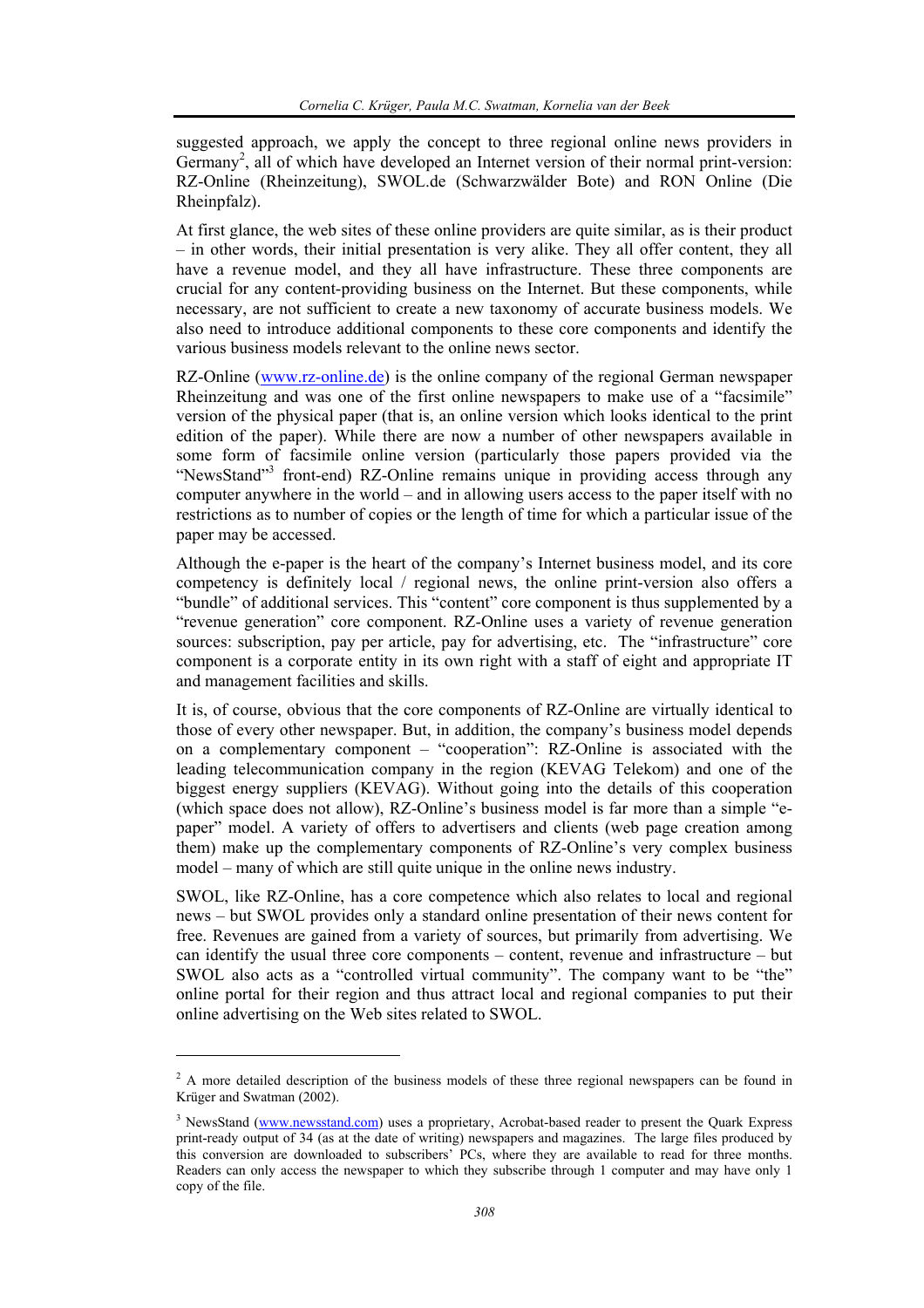

*Figure 4: The SW-Network (in: Krüger/Swatman, 2002)* 

Local and regional news appear to be merely a way in which SWOL can lead the online reader to its local and regional information. As Figure 4 shows, the information itself is delivered through five channels: companies (sw-ecommerce), cities (sw-cityinfo), organisations (sw-veranstaltungen), individuals (sw-singles) and clubs (sw-vereine). But SWOL is the initiator and the main author, and links these different communities together. SWOL thus uses a very different set of complementary components in its business model from those of RZ-Online.

RON Online focuses on edited local news with hyperlinks to nearly every city in the Palatine region. The company has established its own network "RON Net" where it gathers and offers information about a variety of topics, from real estate to events.

RON Online, like SWOL, wants to convince regional companies to spend their online advertising budget on www.ron.de. In addition to their core components RON Online is, in a customer-focused variation of RZ-Online's approach, offering homepages and Internet access for subscribers to the print version. RON online thus has an interesting combination of the complementary components used by both RZ-Online and SWOL. All three regional online news providers thus need varying business models – and the use of core + complementary components makes it comparatively simple to create an appropriate model for each of them.

If we now reconsider figure 2, it is clear that the "generic" approach to combining core  $+$ complementary components can be synthesised with the three mini-cases above to generate a taxonomy of business models for the online news sector. In this case, we have three identical core components  $+$  a variety of complementary components (in figure 5) simplified into one complementary component for each online news company, for ease of comprehension).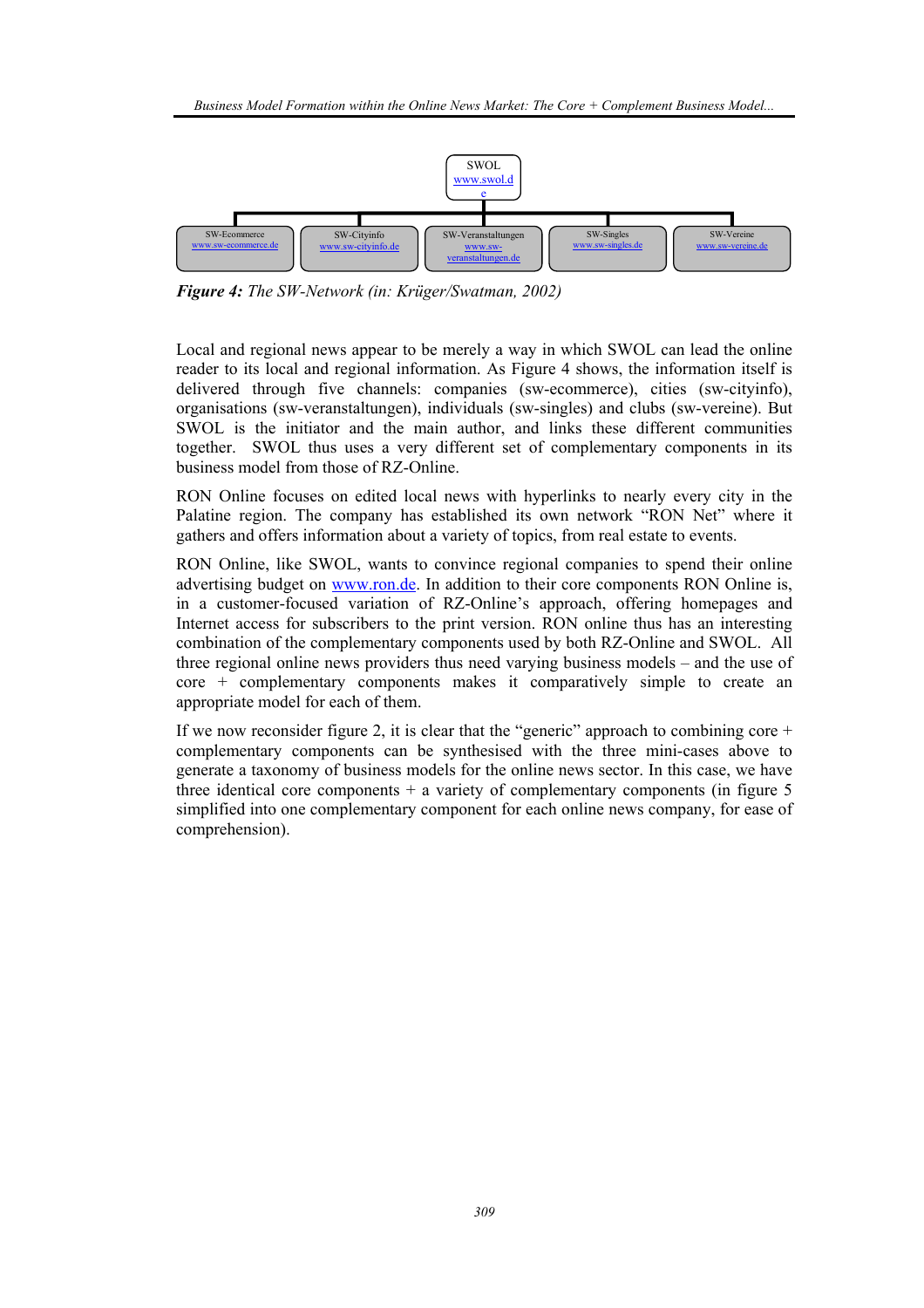

*Figure 5: Combining Taxonomies and Components for the Online News Industry* 

This approach offers us the opportunity to develop an business models which can be generically created, while being simultaneously unique to each adopting organisation. Given the unavoidable core issues which all news organisations must deal with, such an approach offers real benefits to both practitioners and researchers.

# **5. Conclusions**

Our efforts to understand business models suitable for the online news market over the past year led us to investigate the wide variety of business model taxonomies currently available; and suggested that breaking business models into core + complementary components might make this process considerably easier – particular for smaller companies struggling to find an appropriate model for their own use. In this paper, we have concentrated on the online news industry, but it is clear that our approach could, equally easily, be applied to almost any industry and demonstrate the same benefits it does in our example industry.

We summarise the benefits of our approach as follows:

• A simple identification of core components (what do I need to run a business?) as a first step is possible for most sectors and businesses – every supplier of news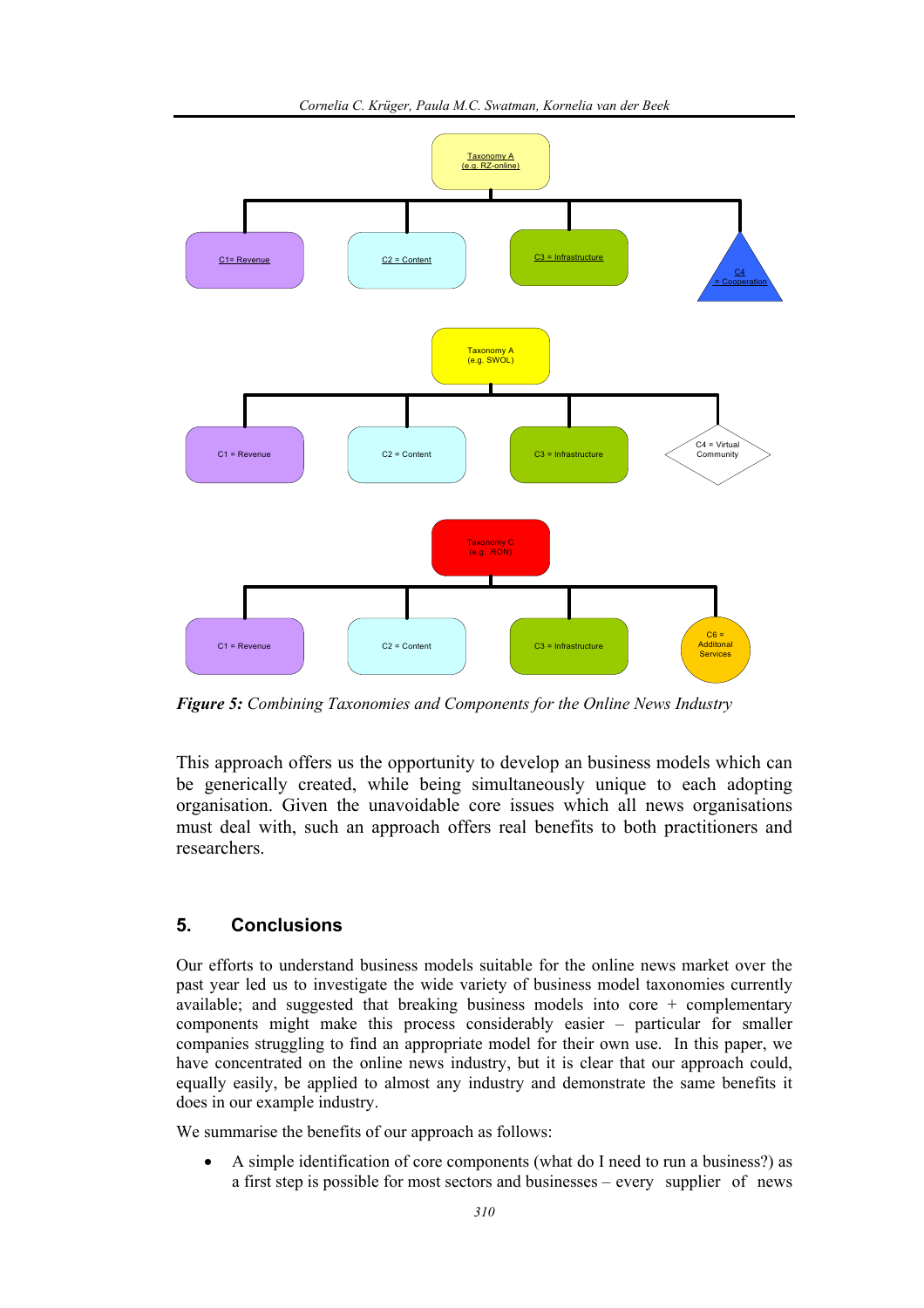can be classified on the basis of the core components. The same procedure could be developed for other sectors: one sector or branch could be described by a finite number of core components;

- After structuring the core components according to the industry or sector in which a company is based, an identification of additional or complementary components could follow. There is clearly a finite number of complementary components for each industry and company, but their exact number for an individual business model can vary; e.g. industry A has X core components and company A1 has Y complementary components, in contrast to company A2, which has the same core components, but Z complementary components;
- It is also possible to imagine more complex industries; in which ompanies might not all have the same number of core components – making the process of identifying an appropriate business model slightly lengthier. Nonetheless, the concept is clear and the process of identifying and associating core and complementary components is relatively straight forward even under these circumstances;
- As a company evolves, it may find itself offering more (or fewer) complementary components – and these can be amended on an on-going basis. It is even possible than companies may change the core components of their business models as they evolve – but, once again, the changes to the model itself are comparatively minor and require only a little thought and analysis.

We evolved this approach as a part of an on-going European Commission-funded research project, SimWeb<sup>4</sup>, which seeks to identify the components of all business models within the online news and online music sectors. While the overall goal of the project is to develop agent-based simulations of these sectors, the process of understanding and analysing these two sectors led to our creation of the present core  $+$ complement framework for Internet business model creation.

The present paper has illustrated the "pilot" application of this framework to a very small selection of regional online news providers in one country. In future work we plan to test this framework against a wider variety of companies, in both our industry sectors, across 10 European countries. We are interested in establishing the efficacy of the framework across both industry and national borders – and we are using a mixture of survey and case study evaluation techniques to achieve this goal. For the present, however, we believe that we have shown the possibilities which this deceptively simple approach has to offer to smaller companies endeavouring to understand their market-place and their own special skills.

# **References**

l

- Allan Afuah, Christopher L. Tucci, Internet Business Models and Strategies, McGraw-Hill, Boston, 2001
- Raphael Amit, Christoph Zott, Value Drivers of e-Commerce Business Models, 2000
- Amit R. and Zott C. (2001) "Value creation in e-business", Strategic Management Journal, Vol. 22, pp. 493-520

<sup>&</sup>lt;sup>4</sup> A more detailed description of this project can be found at http://www.simdigital.com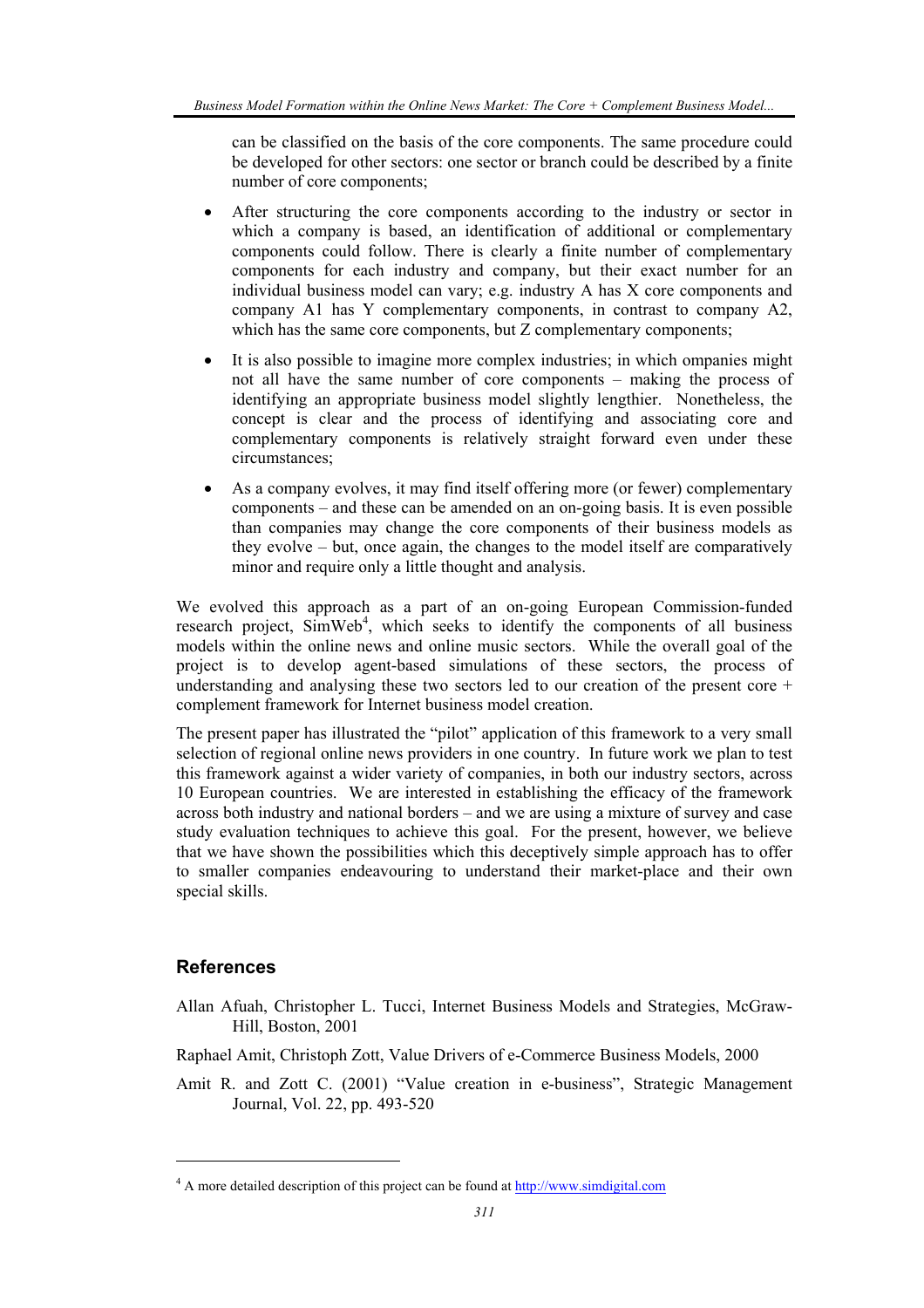- Applegate L.M. (2001) Emerging e-business models: lessons from the field. HBS No. 9- 801-172. Harvard Business School, Boston
- Paul Bambury, A Taxonomy of Internet Commerce, in: http://johnmolson.concordia.ca/gkersten/ec\_papers/models/98Bambury\_taxonom y.pdf
- Andreas Bartelt, Winfried Lamersdorf, A Multi-Criteria Taxonomy of Business Models in Electronic Commerce, in: Proceedings of the IFIP/ACM International Conference on Distributed Systems Platform (Middleware 2001), WS on Electronic Commerce
- Jörg Bartussek, Vom Newspaper zum Newsfilter, in: Andrej Vizjak, Max Ringlstetter, Medienmanagement: Content gewinnbringend nutzen, Trends, Business-Modelle, Erfolgsfaktoren, Wiesbaden, 2001, pp. 63-73
- Thomas Bieger, Johannes Rüegg-Stürm, Thomas von Rohr, Strukturen und Ansätze einer Gestaltung von Beziehungskonfigurationen – Das Konzept Geschäftsmodell, in: Thomas Bieger, Nils Bickhoff, Rolf Caspers, Dodo zu Knyphausen-Aufseß, Kurt Reding (Hrsg.), Zukünftige Geschäftsmodelle, Konzept und Anwendung in der Netzökonomie, Berlin, Heidelberg, New York, 2002, pp. 35 – 61
- Ciaran Byrne, FT.com says 17.000 are now paying, in:http://media.guardian.co.uk/newmedia/story/0,7496,765179,00.html , 2002
- Ali Farhoomand with Peter Lovelock, Global e-Commerce, TEXT and CASES, Singapore, 2001
- Hedman J. and Kalling T. (2002a) The business model: a menas to understand the business context of information and communication technology, Proc Conf 'ECIS'2002' – Tenth European Conference on Information Systems, Gdansk, Poland, June 6-8.
- Hedman J. and Kalling T. (2002b) Analysing e-business models, pp. 259-270. In Monteiro J.L., Swatman P.M.C. and Tavares L.V. (2002) Eds. "Towards the Knowledge Society: eCommerce, eBusiness and eGovernment", Kluwer Academic Publishers, Mass.
- Cornelia Krüger, Paula M.C. Swatman, Regional Online Newspapers: paths to glory, or the road to ruin? , in: The Proceedings of the 12th Annual BIT Conference in Manchester, 2002
- Manfred Niewiarra, Der Rahmen: Content Management in der dritten Generation der Telekommunikation, in: Andrej Vizjak, Max Ringlstetter, Medienmanagement: Content gewinnbringend nutzen, Trends, Business-Modelle, Erfolgsfaktoren, Wiesbaden, 2001, pp. 45-59
- OJR, The Future of News: How's Business?, Online Journalism Review, http://www.ojr.org/ojr/future/1026348700.php , 2003.
- OPN, Publishers discuss the key to online profitability, Online Publishing News, http://www.onlinepublishingnews.com/htm/n20011126.065060.htm, 2001.
- Robert G. Picard, Changing Business Models of Online Content Services, Their Implications for Multimedia and Other Content Producers, in: JMM – The International Journal on Media Management, Vol.2, No.II, 2000, pp. 60-68
- Bharat Rao, Emerging Business Models in Online Commerce, in: http://www.ite.poly.edu/people/brao/RT99.pdf , 1999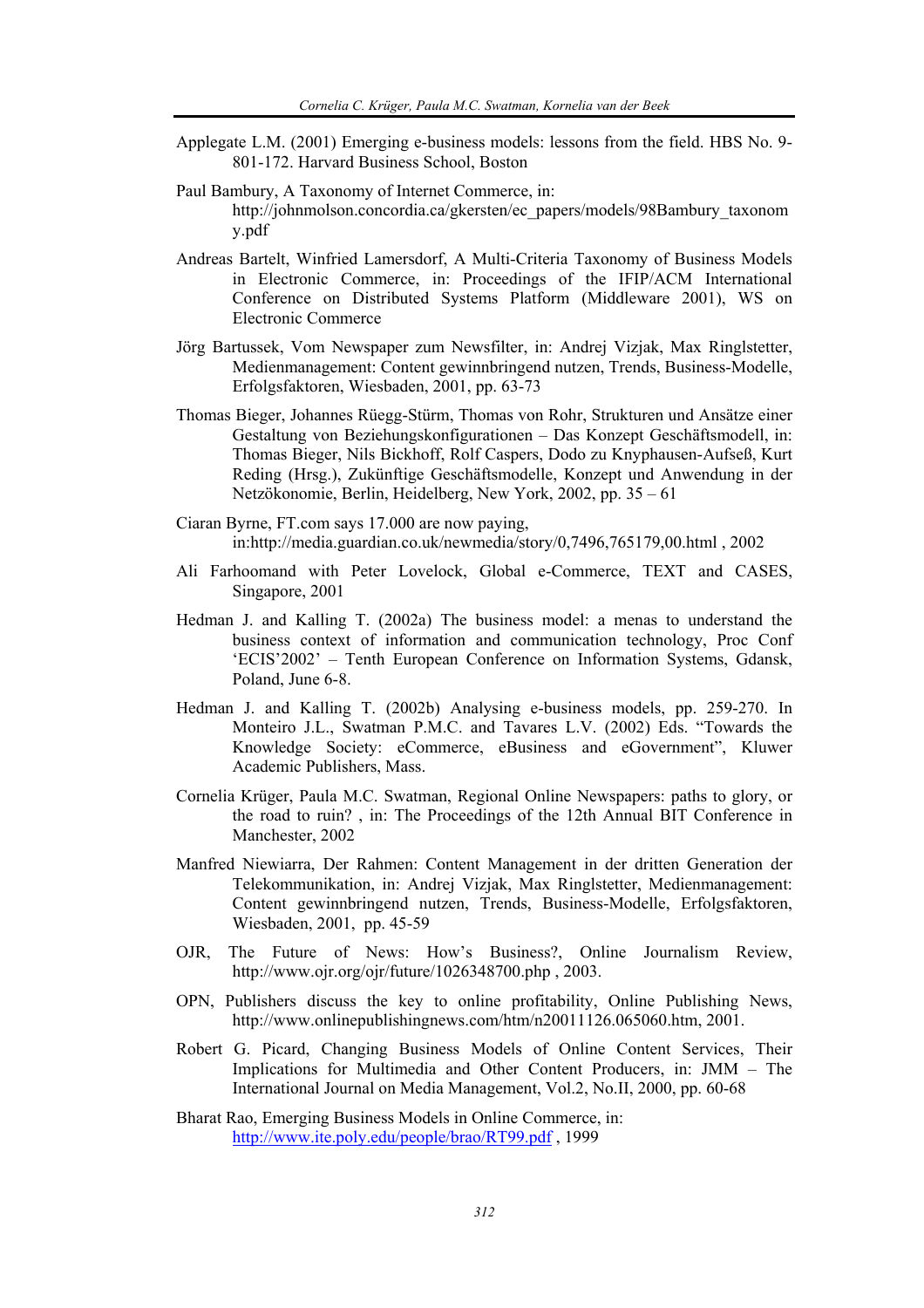Michael Rappa, Business models on the Web, http://digitalenterprise.org/models/models.html , 2002 Jeffrey F. Rayport, The Truth about Internet Business Models, 1999 Patrick Stähler, Geschäftsmodelle in der digitalen Ökonomie, Lohmar, Köln, 2001 Judy Strauss, Raymond Frost, E-Marketing, 2001

Paul Timmers, Business Models for Electronic Markets, in: http://www.commerce.net/research/reports/1998/98\_21\_n.html , 1998

Peter Weill, Michael R.Vitale, Place to Space, Migrating to eBusiness Models, 2001 Bernd W. Wirtz, Medien- und Internetmanagement, Wiesbaden, 2001

| <b>Author</b>                      | <b>Internet business models</b>                                                                                                                                                                                                                                                                                                                                                                                                                                                                                                                                                                                                                                                                                         |
|------------------------------------|-------------------------------------------------------------------------------------------------------------------------------------------------------------------------------------------------------------------------------------------------------------------------------------------------------------------------------------------------------------------------------------------------------------------------------------------------------------------------------------------------------------------------------------------------------------------------------------------------------------------------------------------------------------------------------------------------------------------------|
| Afuah and<br>Tucci, 2001           | Brokerage<br>Advertising<br><b>Infomediary Model</b><br>Merchant<br>Manufacturer<br>Affiliate<br>Community<br>Subscription<br>Utility                                                                                                                                                                                                                                                                                                                                                                                                                                                                                                                                                                                   |
| Bambury, 1998                      | Transplanted Real-World Business Models:<br>The mail-order model<br>$\bullet$<br>The advertising based model<br>$\bullet$<br>The subscription model<br>٠<br>The free trial model<br>$\bullet$<br>The direct marketing model<br>$\bullet$<br>The real estate model<br>$\bullet$<br>Incentive scheme models<br>٠<br><b>Business to Business</b><br>$\bullet$<br>Combination of above models<br>Native Internet Business Models:<br>The library model<br>$\bullet$<br>The freeware model<br>$\bullet$<br>The Information barter model<br>$\bullet$<br>Digital products and the digital delivery model<br>$\bullet$<br>The access provision model<br>$\bullet$<br>Web site hosting and other Internet services<br>$\bullet$ |
| Bartelt and<br>Lamersdorf,<br>2001 | e-shop<br>e-tendering<br>e-newsletter<br>e-procurement<br>e-mall                                                                                                                                                                                                                                                                                                                                                                                                                                                                                                                                                                                                                                                        |
| Bartussek, 2001                    | Newsfilter                                                                                                                                                                                                                                                                                                                                                                                                                                                                                                                                                                                                                                                                                                              |

*Appendix 1: The Internet Business Model Literature*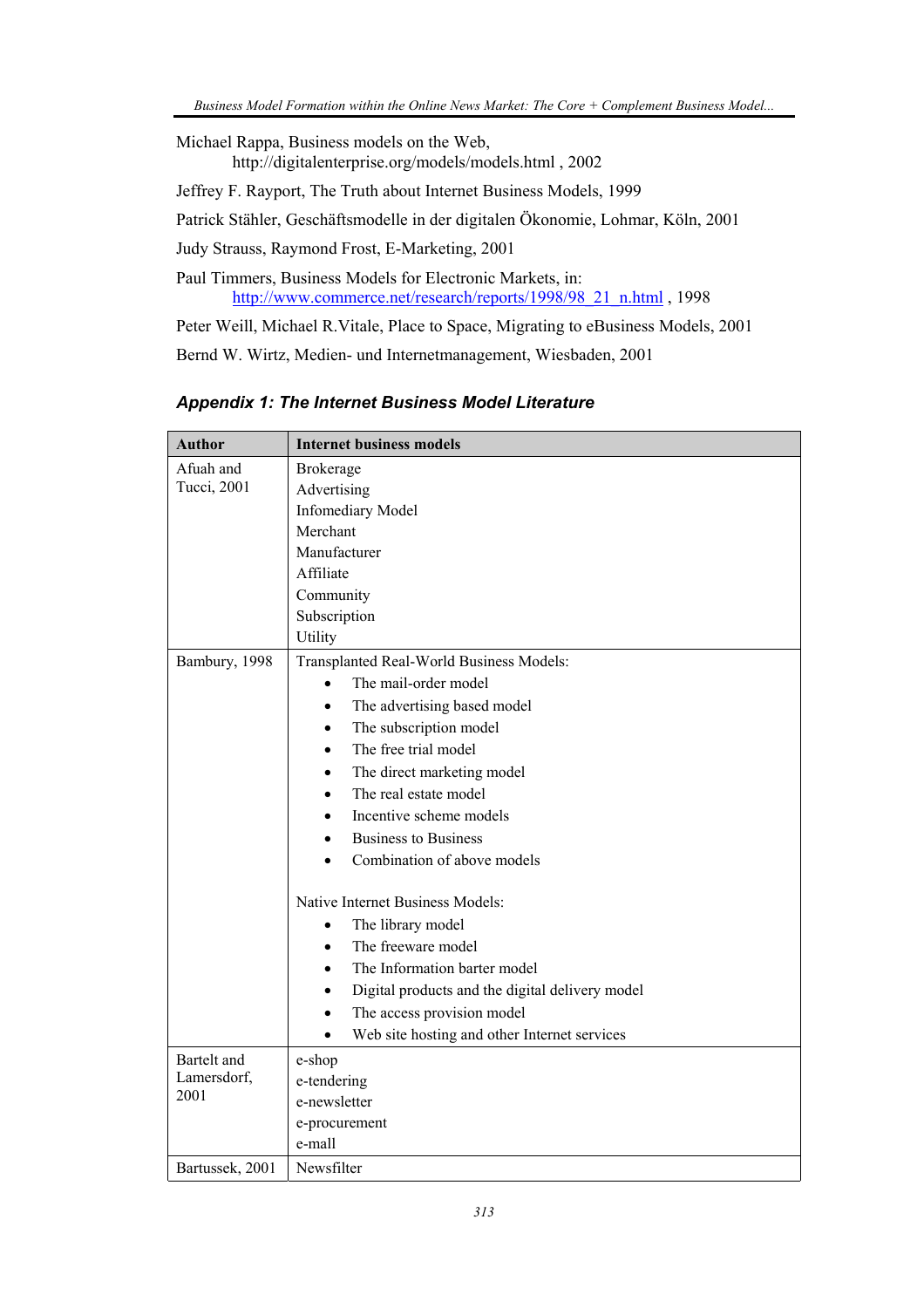| <b>Author</b>   | <b>Internet business models</b>                                                                                                                                                                 |
|-----------------|-------------------------------------------------------------------------------------------------------------------------------------------------------------------------------------------------|
| Farhoomand      | Emerging business Models for B2B                                                                                                                                                                |
| and Lovelock,   | e-Procurement<br>≻                                                                                                                                                                              |
| 2001            | <b>Collaboration Platforms</b><br>⋗                                                                                                                                                             |
|                 | $\triangleright$ Virtual Communities                                                                                                                                                            |
|                 | Emerging infomediaries in B2B e-commerce                                                                                                                                                        |
|                 | $\triangleright$ Vertical Hubs                                                                                                                                                                  |
|                 | <b>Functional Hubs</b><br>≻                                                                                                                                                                     |
|                 | B2B intermediary models                                                                                                                                                                         |
|                 | Aggregators or catalogue model<br>➤                                                                                                                                                             |
|                 | $\triangleright$ e-Auctions                                                                                                                                                                     |
|                 | Exchange<br>≻                                                                                                                                                                                   |
|                 | Business-to-consumer e-commerce business models                                                                                                                                                 |
|                 | $\triangleright$ e-Shops                                                                                                                                                                        |
|                 | $\triangleright$ e-Malls                                                                                                                                                                        |
|                 | e-Auctions<br>≻                                                                                                                                                                                 |
|                 | Search Engines/Portals<br>➤                                                                                                                                                                     |
|                 | <b>Content Providers</b><br>⋗                                                                                                                                                                   |
| Niewiarra, 2001 | Content Network (cooperation between content and network provider with and                                                                                                                      |
|                 | without intermediary)                                                                                                                                                                           |
| Picard, 2000    | Videotext                                                                                                                                                                                       |
|                 | Paid Internet                                                                                                                                                                                   |
|                 | Free Web                                                                                                                                                                                        |
|                 | Internet/Web Ad Push                                                                                                                                                                            |
|                 | Portals and Personal Portals                                                                                                                                                                    |
|                 | Digital Portals                                                                                                                                                                                 |
| Rao, 1999       | Business-to-consumer commerce (physical and online retailing, information-<br>based marketing and other hybrid forms)                                                                           |
|                 | Business-to-business commerce (inter-company trading, supplier network,<br>vertical industry exchanges, horizontal linkages between firms, digital<br>business-market mechanisms like auctions) |
|                 | Consumer-to-consumer commerce (auctions, custom services, inter-consumer<br>exchange like online communities, chat forums)                                                                      |
| Rappa, 2002     | Brokerage Model                                                                                                                                                                                 |
|                 | <b>Advertising Model</b>                                                                                                                                                                        |
|                 | <b>Infomediary Model</b>                                                                                                                                                                        |
|                 | Manufacturer Model                                                                                                                                                                              |
|                 | Merchant Model                                                                                                                                                                                  |
|                 | Affiliate Model                                                                                                                                                                                 |
|                 | <b>Community Model</b>                                                                                                                                                                          |
|                 | <b>Subscription Model</b>                                                                                                                                                                       |
|                 | <b>Utility Model</b>                                                                                                                                                                            |
| Rayport, 1999   | <b>Content Business</b>                                                                                                                                                                         |
|                 | Advertiser-driven Business Model                                                                                                                                                                |
|                 | E-Commerce                                                                                                                                                                                      |
| Strauss and     | Content Sponsorship                                                                                                                                                                             |
| Frost, 2001     | Direct selling                                                                                                                                                                                  |
|                 | Infomediary                                                                                                                                                                                     |
|                 | Intermediary models                                                                                                                                                                             |

| Cornelia C. Krüger, Paula M.C. Swatman, Kornelia van der Beek |  |
|---------------------------------------------------------------|--|
|---------------------------------------------------------------|--|